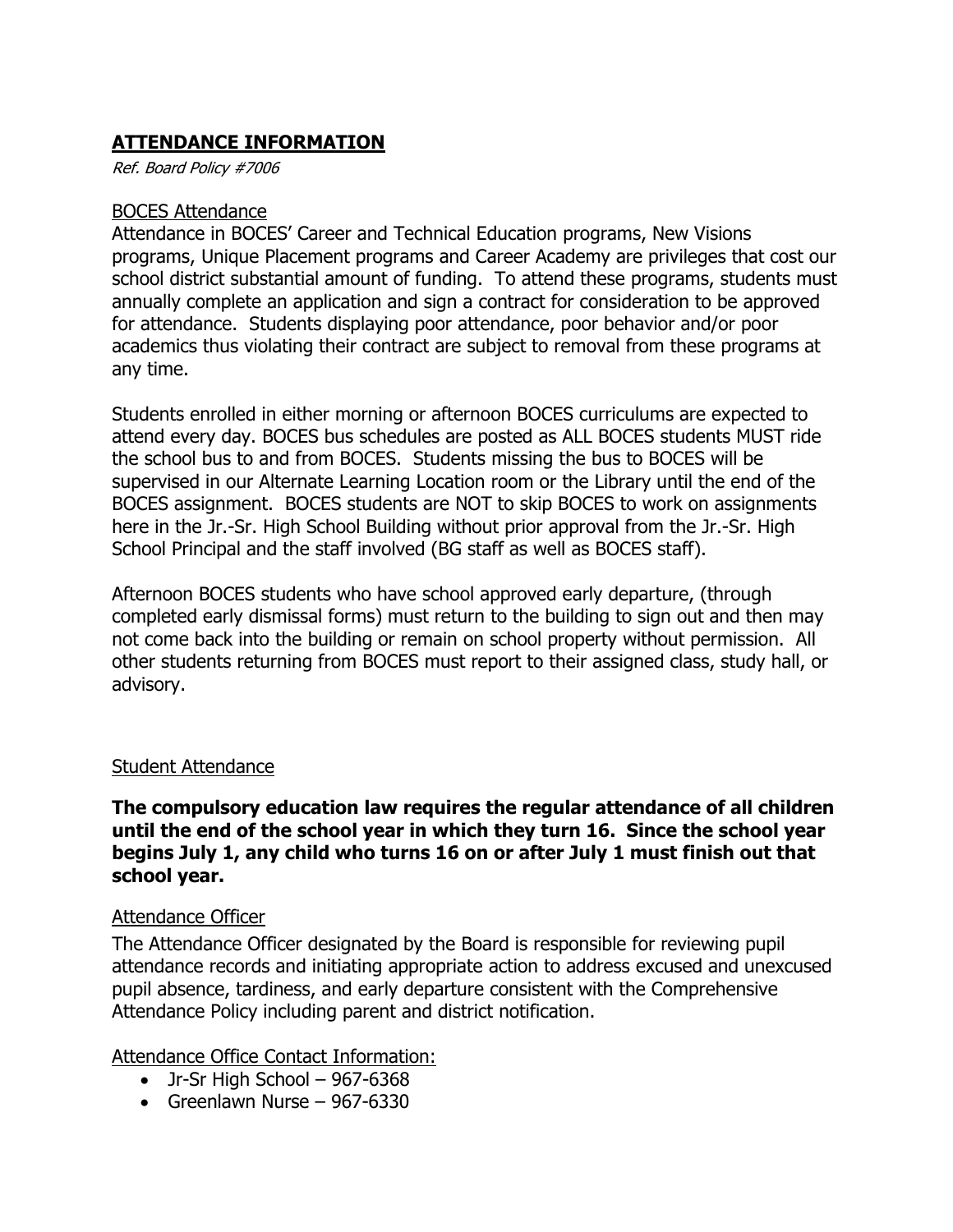$\bullet$  Guilford Nurse – 895-6703

## Attendance Policy

Good student attendance is an integral part of education. Therefore, it is the policy of the Bainbridge-Guilford Central School to promote a sound attendance policy, which in turn will lead to the development of skills, habits, understanding and knowledge necessary to meet State mandated education standards. Since irregular attendance is a frequent cause of school failure, the Bainbridge-Guilford Central School will adhere to the following policy:

- 1. Attendance must be taken each period. Where a class extends for multiple periods, attendance for that class only must be taken once.
- 2. Additionally, after attendance is taken, an individual student's late arrival or early departure must be recorded.

## **Objectives**

The objectives of the Comprehensive Attendance Policy are:

- 1. to accurately track the attendance, absence, tardiness and early departure of students to and from the school;
- 2. to ensure sufficient pupil attendance of classes so that pupils may achieve State mandated education standards;
- 3. To track student location for safety reasons and to account to parents regarding the location of children during school hours.

## **Definitions**

Whenever used within the Comprehensive Attendance Policy, the following terms shall mean:

- 1. Absent: The pupil is not present for scheduled instruction.
- 2. Early departure: The pupil leaves prior to the end of the pupil's scheduled instruction.
- 3. Excused: Any absence, tardiness, or early departure for which the pupil has a valid school approved excuse. Such excused nonappearance shall include: personal illness, illness or death in the family, religious observance, quarantine, required court appearances, attendance at health clinics or other medical visits, approved college visits, military obligations, absences approved in advance by the Principal, and other reasons as may be approved by the Commissioner of Education.
- 4. Unexcused: Any absence, tardiness or early departure for which the pupil has no valid school approved excuse. Such unexcused non-appearance shall include shopping trips to the local mall, oversleeping, skipping class, and any other absence that is not excused.
- 5. Pupil: A child enrolled in any public or nonpublic elementary, middle, or secondary school.
- 6. Register of Attendance: Any written or electronic record maintained for the purpose of recording the attendance, absence, tardiness or early departure of a pupil.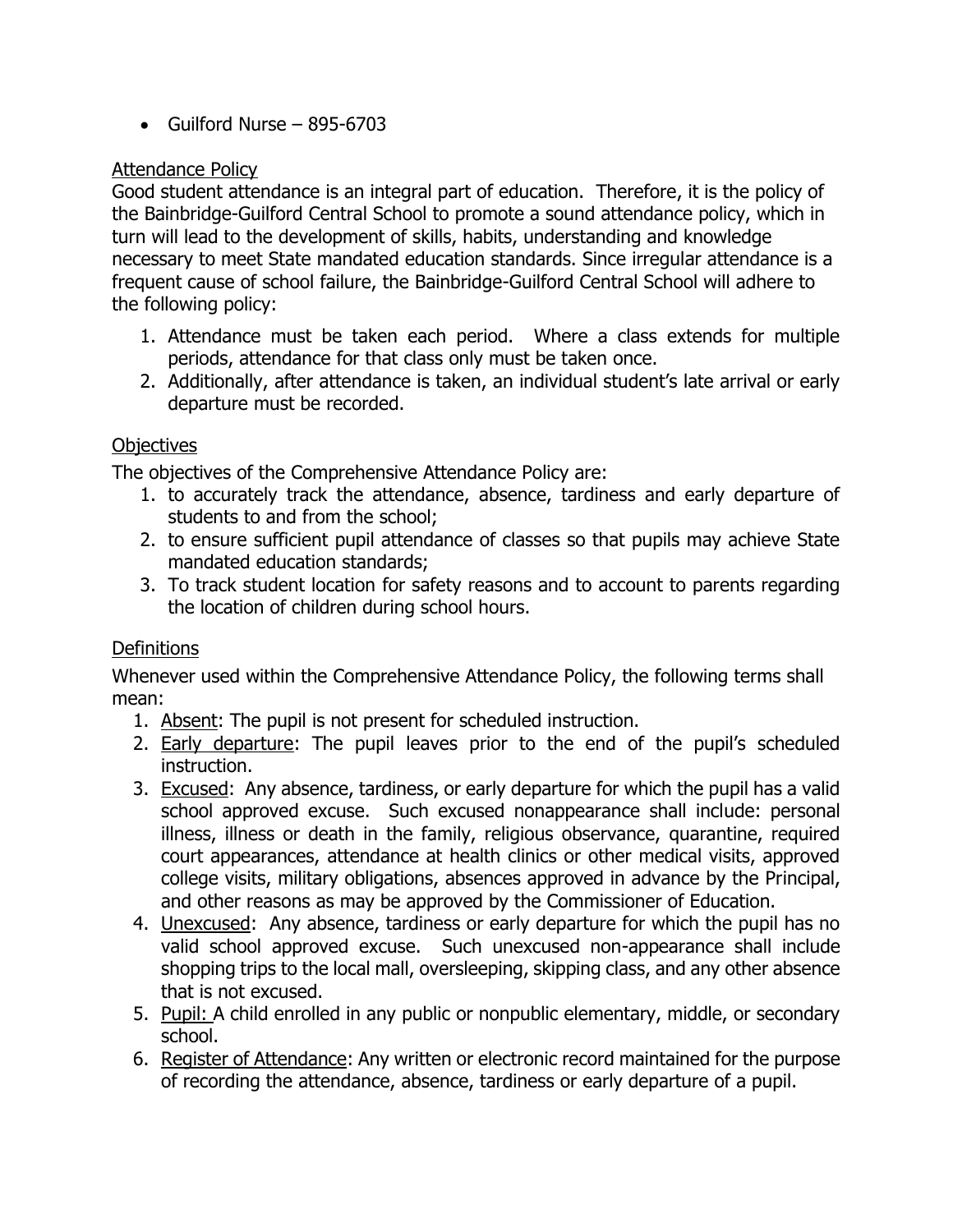- 7. Scheduled instruction: Every period that a pupil is scheduled to attend actual instruction or supervised study activities during the course of a school day during the school year from July 1 through June 30.
- 8. Teacher: A member of the teaching or supervisory staff of a public or nonpublic elementary, middle or secondary school.
- 9. Employee other than a teacher: A suitable person other than a teacher employed by a public or nonpublic elementary, middle, or secondary school in a position appropriate for the maintenance of pupil records.

# **Coding System**

 $A =$  absent, excused  $U =$  Absent, unexcused  $T = \text{T}$ ardy, excused  $L = \text{Tardy}$ , unexcused D = Dismissed (Early Departure)  $I =$  Present part of class ISS – In School Suspension  $H =$  Music Lesson  $F =$  field trip OSS = Suspended Out of School OSSI = Suspended Out of School with tutoring S = Suspended in School - ALC M = Long Term Medical  $MI = Long Term Medical with tutorial$ 

Student Absence and Tardy Procedure

- 1. The parent/guardian is expected to call the Attendance Office of the school in which your student attends on the morning that the child is absent stating the reason and the length of the absence/tardy. No call to notify B-G of your child's absence will result in such absence(s) being recorded as unexcused. When absences are noted as unexcused, a written excuse signed by parent/guardian must be submitted to change the absence to an excused absence(s).
- 2. Failure to call the school will result in an automated telephone call to the parent.
- 3. If a child will be out of school for an extended length of time for any reason, the parent/guardian is expected to call the Attendance Office stating the reason and the projected length of absence/tardy. Family vacations are not excused absences and the child is responsible for getting his/her homework before leaving and must complete the Extended Absence Form. You may pick this up in the Main office.
- 4. Upon returning to school, the student is required by New York State Law to present a signed written note explaining the reason and the actual dates of absences/tardy. A repeated set of 4 or more consecutive absences requires a doctor's note to be documented as excused absences.
- 5. If a written excuse is not received and investigation does not determine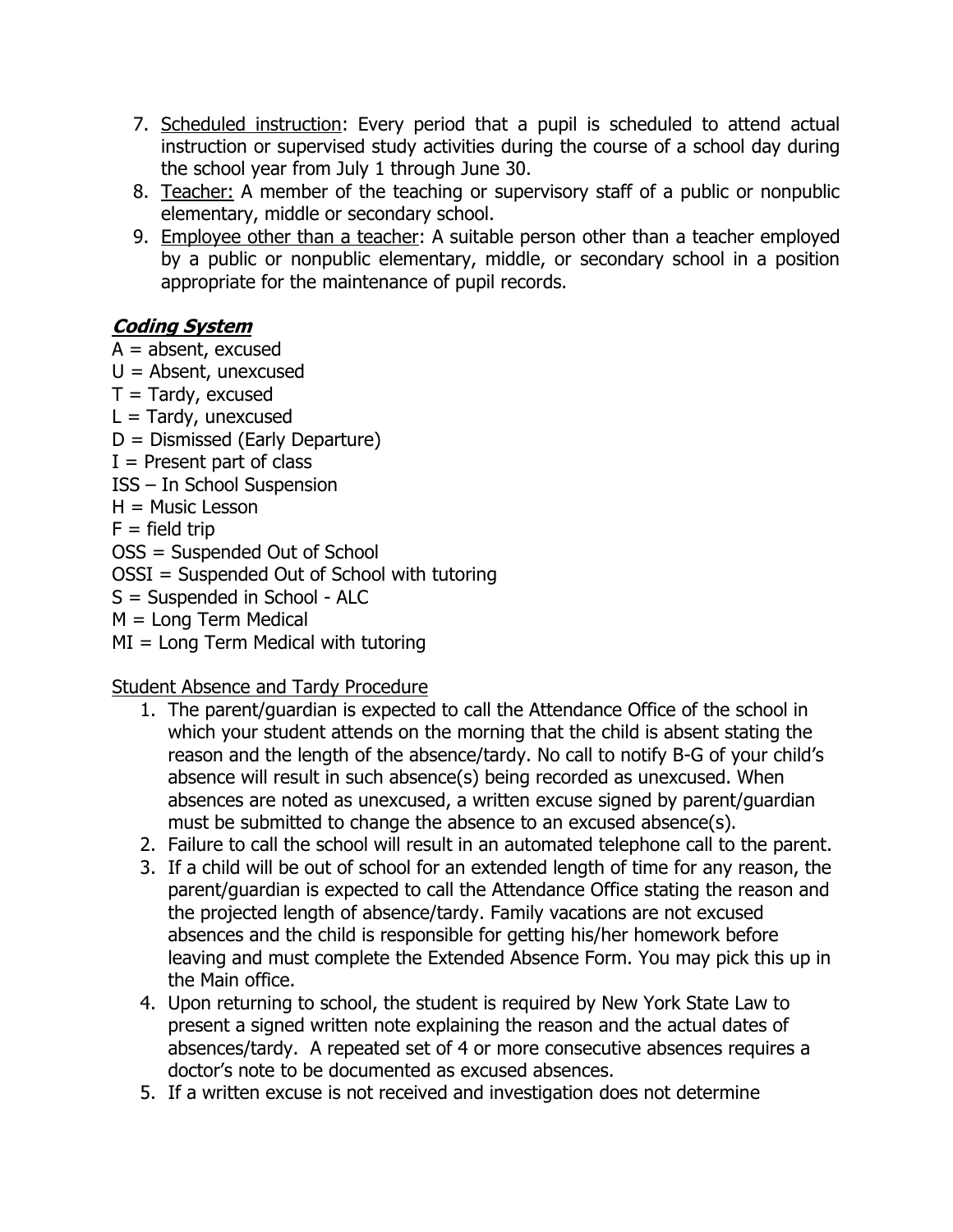otherwise, the absence/tardy will be recorded as unexcused on the student's record and the student may have to serve after school detention.

- 6. Students with unexcused absences on their record are not eligible for outstanding attendance awards.
- 7. Students arriving late need to present a written excuse, signed by a parent/guardian, to the Attendance Officer when signing in to school.

### Student Procedure for Dismissal During the School Day

- 1. The student is required to present a signed, written note to the Attendance Officer stating the time and the reason for dismissal. The note should also state the time the student is expected to return to school.
- 2. All notes are subject to approval. Telephone contact to the parent/guardian to verify a note may be necessary.
- 3. The parent/guardian should call the Attendance Officer if a child needs to be excused and did not bring a note. They will also need to fax a note with their signature. If unable to fax permission, the parent/guardian will need to come to school and sign their child out.
- 4. No student will be released during school hours without proper parental permission.

## Student Attendance Strategies and Incentives

## **Greenlawn/Guilford Elementary Attendance Incentive and Notifications**

In order to encourage student attendance, the following strategies and incentives shall apply:

- Perfect attendance awards will be presented to students at the end of the school year.
- Attendance will be recorded on a student's report card for each marking period.
- Teachers will encourage daily participation and make connections to the working world.
- Students who maintain 100% attendance rate will increase their success of meeting the state mandated educational standards. Failure to maintain at least a 75% attendance rate may lead to AIS interventions, or retention.

To encourage good attendance practices, the school will send reminder notices when absences become a concern. If absences become excessive or impact student learning a parent conference will be requested. After a total of 40 days absent, a letter will go home indicating that the student may be retained if the student's academic progress has been seriously delayed.

## **Jr-Sr High School Minimum Attendance for Course Credit**

- A student must be noted as present at 87% of a course's scheduled classes in order to earn credit for the course and be permitted to take the final examination.
- Note: For Sr. High School courses: In a yearlong single period course absences in excess of twenty-four (24), and in a semestered course absences in excess of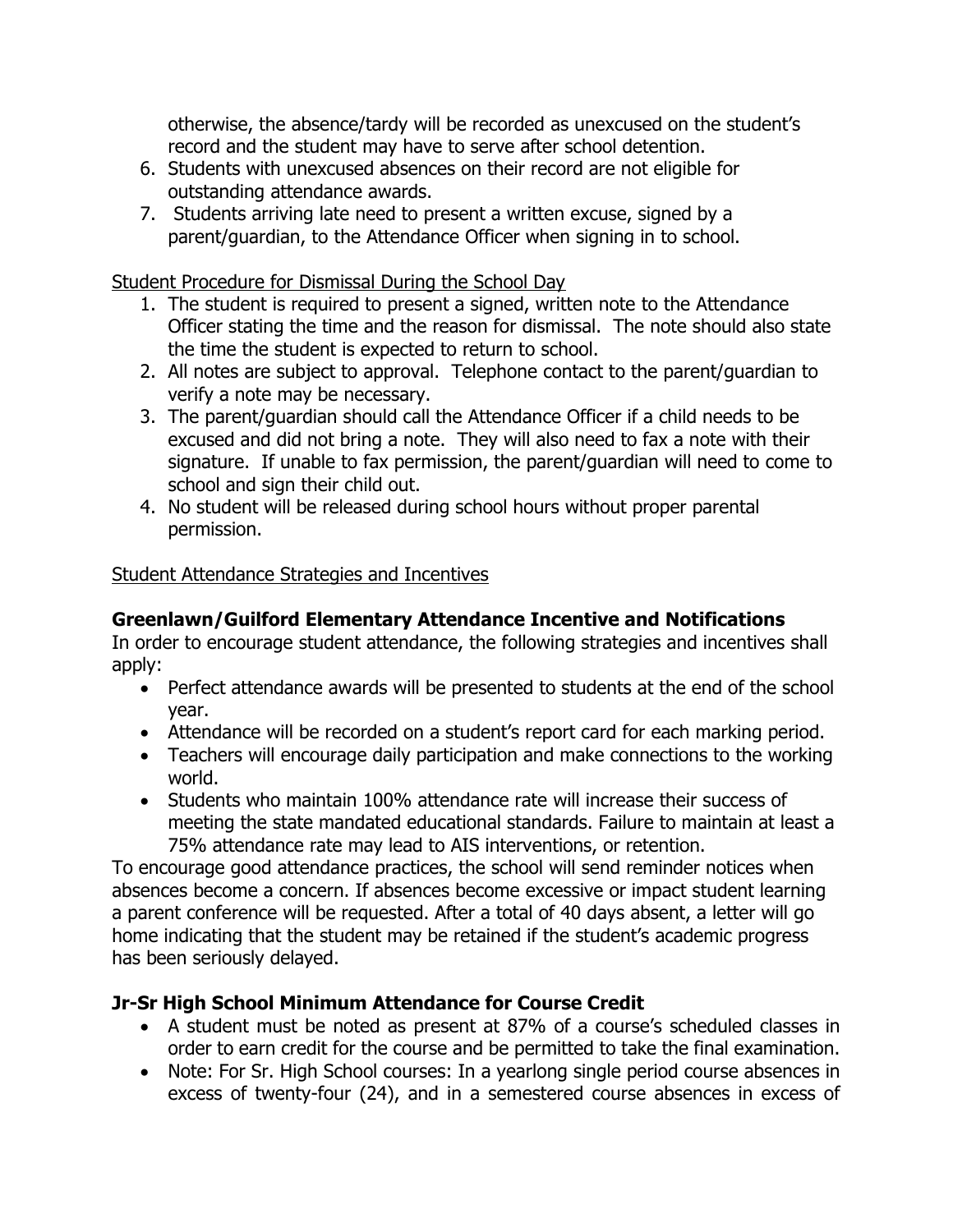twelve (12), will result in denial of course credit and the student not being permitted to take the final examination.

- Any excused absence for which the student has completed assigned makeup work will not be counted as an absence for the purposes of determining whether the student has attended sufficient class to receive course credit under this provision.
	- $\circ$  For purposes of minimum attendance requirements, a student shall not be counted as present for a class if the student misses more than 10 minutes of a single period class or 20 minutes of a (semestered or blocked) class, whether through tardiness or early departure.
	- o Students of compulsory attendance age suspended from school instruction may not be marked as absent unless they fail to attend scheduled alternative education on that day.
	- oStudents over the compulsory attendance age suspended from school instruction will be marked absent unless they have been assigned alternative education. If alternative education has been assigned, only failure to attend scheduled alternative education shall count as an absence.
- In order to prevent loss of credit for failure to attend, the district will take the following steps:
	- o When a student has been marked absent for 10% of a course's classes; in a year-long single period course absences in excess of EIGHTEEN (18), and in a semestered course absences in excess of NINE (9), the district shall notify the student and his parent(s) or persons in parental relation that the student is approaching the limit of absences for losing course credit for failure to attend class. The notice will include the school's attendance for credit policy, the actual number of classes the student may miss before forfeiting the right to earn credit, and the actual number of classes missed to date;
	- o Teachers will provide makeup work upon request so those students who are in jeopardy of forfeiting class credits due to excused absences have the opportunity to earn credit for the course.
	- o Where a student is in jeopardy of losing credit for excessive absences, the principal shall be responsible for reviewing attendance records and determining eligibility for makeup work for excused absences, including deadlines. Students are responsible for arranging makeup opportunities with their teachers.

Principals, Teachers and Attendance Officers will collaborate to create and implement classroom-based incentive programs for excellent attendance, including but not limited to special recognition and additional privileges.

### Notice of Absences

The pupil's parent(s) or person in parental relation shall be notified of a pupil's unexcused absence, tardiness or early departure according to the following:

 Where a pupil has not been marked as present for the first period of scheduled instruction and the school has not been previously notified of the absence, the